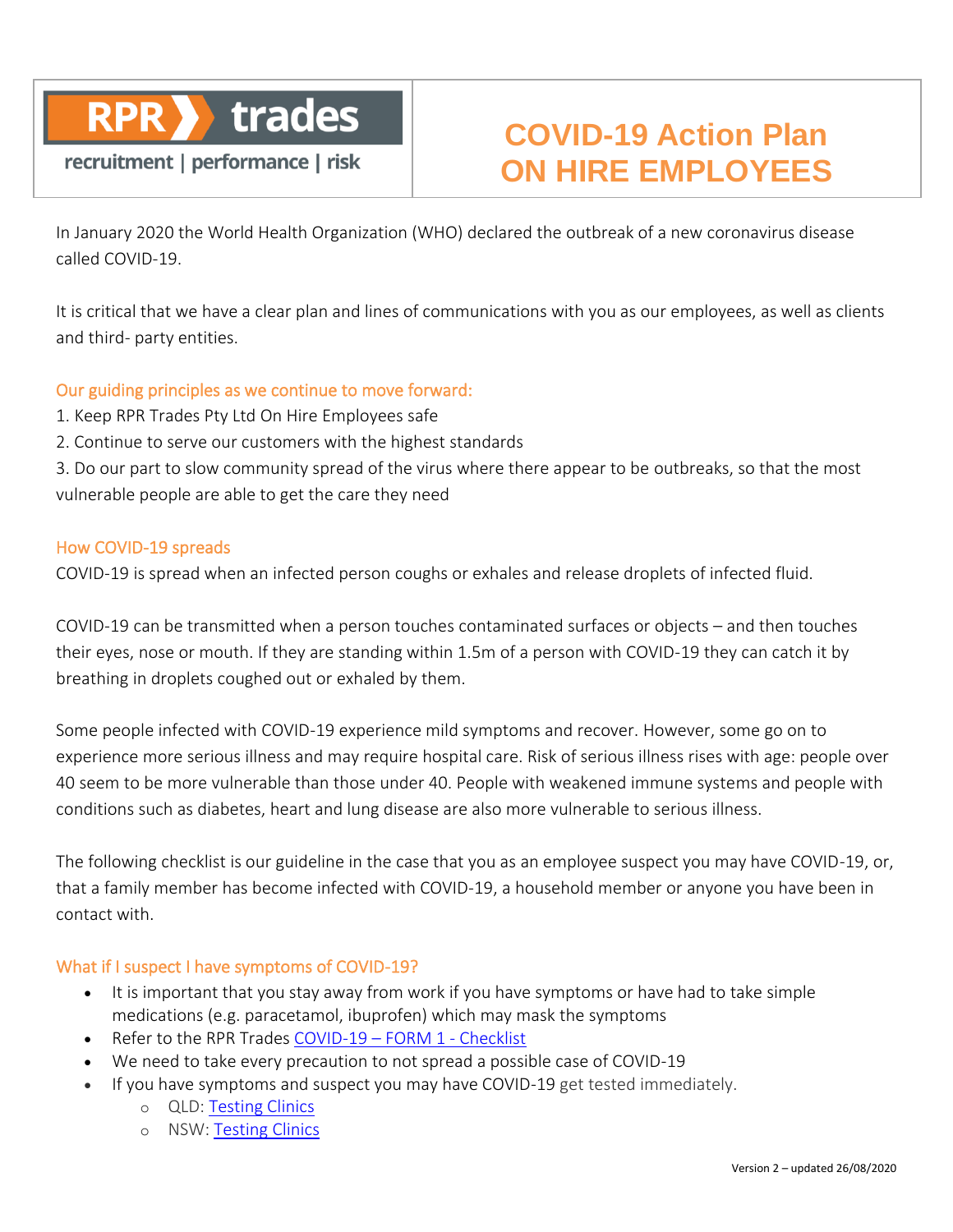## trades **RPR**

# recruitment | performance | risk

# **COVID-19 Action Plan ON HIRE EMPLOYEES**

#### o VIC: [Testing Clinics](https://www.dhhs.vic.gov.au/where-get-tested-covid-19)

• Notify your RPR Consultant and Site Supervisor via a text message, phone call or email

#### What if I am diagnosed with COVID-19?

- Notify your RPR Consultant and Site Supervisor
- Follow all medical advice to recover from your infection a soon as possible
- Once cleared from the infection (being given the all-clear from a medical professional) you are to selfisolate for a period of 14 days.
- We will ask you to submit a list of anyone you have had contact with in the past 14 days (clients & work colleagues)
- Please notify anyone in your personal life that your work has had a case of COVID-19 anyone you have had contact with should also self-isolate themselves and monitor themselves for symptoms

#### What if a Family Member or Household Member is diagnosed with COVID-19?

- Notify your RPR Consultant and Site Supervisor
- You are to self-isolate for 14 days
- If you are a carer of an infected family member / dependent, please notify your RPR Consultant and Site Supervisor
- Continue to monitor your symptoms for 14 days and take your temperature twice a day
- If you develop even a mild cough or low-grade fever (i.e. a temperature of 37.3 C or more) you should stay at home and self-isolate. You should also telephone your healthcare provider or the local public health department, giving them details of your symptoms. You may be asked to get tested.

#### What if I have recently travelled to an area with known cases of COVID-19?

- You must notify your RPR Consultant and Site Supervisor and self-isolate for 14 days or longer as prescribed
- If you have returned from an area where COVID-19 is spreading you should monitor your symptoms for 14 days and take your temperature twice a day
- If you develop even a mild cough or low-grade fever (i.e. a temperature of 37.3 C or more) you should stay at home and self-isolate. This means avoiding close contact (1.5m or nearer) with other people, including family members. You should also telephone your healthcare provider or the local public health department, giving them details of their recent travel and symptoms

#### What if an RPR Staff Member is diagnosed with COVID-19?

- You and the entire company will be notified immediately by a member of the leadership team (by phone call and email)
- The local RPR Trades Office (Eight Mile Plains, Gold Coast, Liverpool, Geelong whichever is applicable) will be closed for a minimum of 14 days or as prescribed
- The local RPR Trades Office (Eight Mile Plains, Gold Coast, Liverpool, Geelong whichever is applicable) will undergo a comprehensive health certified cleaning of the entire premises